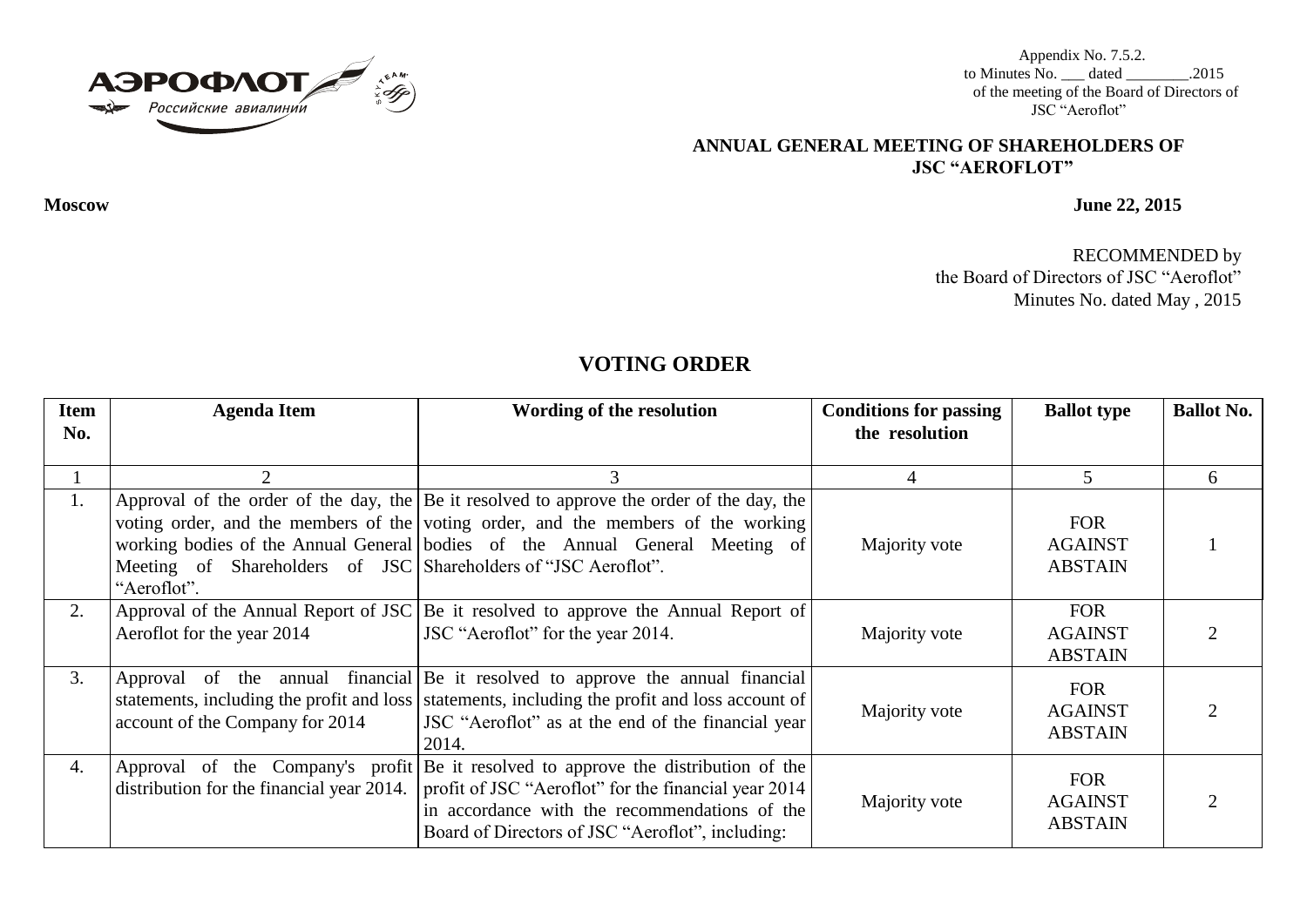|    |                                                                                                                                                                                                                          | - for remunartion to members of the Board of<br>Directors, members of the Audit Commission,<br>bonuses payble to employees of JSC "Aeroflot"<br>rubles;<br>targeted programs and incidental expenses:<br>12,204,616 thousand rubles.                                                                                  | based on the 2014 perfromance: 944,605 thousand<br>- for financing capital investments out of the profit<br>earned in 2014, investing in the Company's<br>consolidation, replenishing the Fund to finance                                                                     |               |                                                |  |
|----|--------------------------------------------------------------------------------------------------------------------------------------------------------------------------------------------------------------------------|-----------------------------------------------------------------------------------------------------------------------------------------------------------------------------------------------------------------------------------------------------------------------------------------------------------------------|-------------------------------------------------------------------------------------------------------------------------------------------------------------------------------------------------------------------------------------------------------------------------------|---------------|------------------------------------------------|--|
| 5. | The amount, time and form of payment No dividend on JSC "Aeroflot" shares shall be<br>of dividends for the year $2014$ and declared or paid for the financial year 2014.<br>determination of the dividend record<br>date |                                                                                                                                                                                                                                                                                                                       |                                                                                                                                                                                                                                                                               | Majority vote | <b>FOR</b><br><b>AGAINST</b><br><b>ABSTAIN</b> |  |
| 6. | payment of remuneration to 1. "Be it resolved to pay the remuneration to<br>On<br>members of the Board of Directors of   members of the Board of Directors of JSC<br>JSC "Aeroflot"                                      | "Aeroflot" for 2014 in the following amounts:<br>1. M.Yu. Alekseev<br>2. K.G. Androsov<br>3. A.A. Germanovich<br>4. I.V. Kogan<br>5. I.A. Kamenskoy<br>6. I.A. Lozhevskiy<br>7. M.D. Manasov<br>8. R.V. Pakhomov<br>9. D.N. Peskov<br>10. V.G. Saveliev<br>11. D.P. Saprykin<br>12. V.V. Sidorov<br>13. S.V. Chemezov | 1,960,000 rubles.<br>3,000,000 rubles.<br>1,131,377 rubles.<br>2,173,765 rubles.<br>1,336,032 rubles.<br>1,163,968 rubles.<br>2,000,000 rubles.<br>2,360,000 rubles.<br>1,058,138 rubles.<br>1,800,000 rubles.<br>1,980,000 rubles.<br>1,874,494 rubles.<br>1,765,506 rubles. | Majority vote | <b>FOR</b><br><b>AGAINST</b><br><b>ABSTAIN</b> |  |
| 7. | On payment of remuneration<br>members of the Audit Commission of<br>"JSC Aeroflot"                                                                                                                                       | to Be it resolved to pay the remuneration to members<br>of the Audit Commission of JSC "Aeroflot" in the<br>following amounts:                                                                                                                                                                                        |                                                                                                                                                                                                                                                                               | Majority vote | <b>FOR</b><br><b>AGAINST</b><br><b>ABSTAIN</b> |  |

2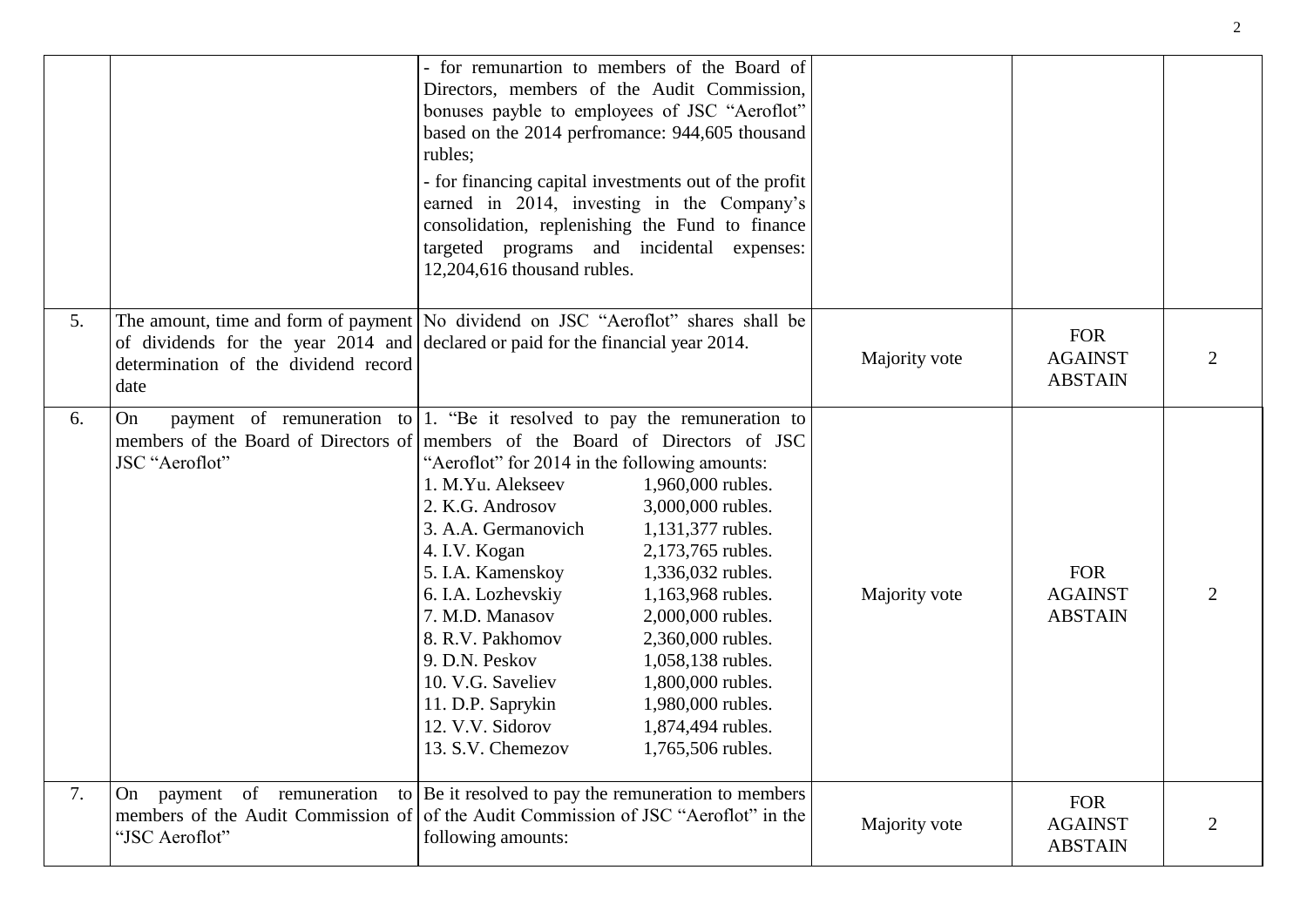|     |                                                                    | 1. I.V. Belikov<br>432,000 rubles.<br>2. M.V. Mikhina<br>0 rubles.<br>0 rubles.<br>3. N.A. Sligun<br>4. M.V. Sorokin<br>0 rubles.<br>5. A.Yu. Shchepin<br>125,000 rubles.                                                                                                                                                                                                                                    |                                 |                                                                                                   |                |
|-----|--------------------------------------------------------------------|--------------------------------------------------------------------------------------------------------------------------------------------------------------------------------------------------------------------------------------------------------------------------------------------------------------------------------------------------------------------------------------------------------------|---------------------------------|---------------------------------------------------------------------------------------------------|----------------|
| 8.  | Election of members of the Board of<br>Directors of JSC "Aeroflot" | Be it resolved to elect eleven members to the<br>Board of Directors of JSC "Aeroflot" from the<br>following nominees:<br>1. M.Yu. Alekseev<br>8. R.V. Pakhomov<br>2. K.G. Androsov<br>9. D.N. Peskov<br>3. A.A. Germanovich<br>10. V.G. Saveliev<br>4. I.A. Kamenskiy<br>11. D.P. Saprykin<br>5. I.V. Kogan<br>12. V.V. Sidorov<br>13. Y.B. Slusar<br>6. M.V. Kuzyuk<br>7. M.D. Manasov<br>14. S.V. Chemezov | Most votes cumulative<br>voting | List of nominees<br>for election to the<br><b>Board of Directors</b><br>of JSC "Aeroflot"         | 3              |
| 9.  | Commission of JSC "Aeroflot"                                       | Election of members of the Audit Be it resolved to elect five members to the Audit<br>Commission of JSC "Aeroflot" from the following<br>nominees:<br>4. E.S. Nikitina<br>1. I.V. Belikov<br>2. A.A. Bunina<br>5. P.M. Fradkov<br>3. M.V. Mikhina<br>6. A.Y. Shchepin                                                                                                                                        | Majority vote                   | List of nominees<br>for election of<br>members to the<br>Audit<br>Commission of<br>JSC "Aeroflot" | $\overline{2}$ |
| 10. | "Aeroflot" for 2015.                                               | Approval of the Auditor of JSC Be it resolved to appoint audit firm BDO Yunicon<br>AO as the Auditor of JSC "Aeroflot" for 2015.                                                                                                                                                                                                                                                                             | Majority vote                   | <b>FOR</b><br><b>AGAINST</b><br><b>ABSTAIN</b>                                                    | $\overline{2}$ |
| 11. | Association of JSC "Aeroflot".                                     | Approval of the revised Articles of Be it resolved to approve the Articles of<br>Association of Public Joint-Stock Company<br>"Aeroflot – Russian Airlines" (Rev. No. 8)                                                                                                                                                                                                                                     | Three-fourth majority<br>vote   | <b>FOR</b><br><b>AGAINST</b><br><b>ABSTAIN</b>                                                    | $\overline{2}$ |
| 12. | the General Meeting of Shareholders of<br>JSC "Aeroflot".          | Approval of the revised Regulations on $ Be $ it resolved to approve the revised Regulations<br>on the General Meeting of Shareholders of JSC<br>"Aeroflot-Russian Airlines" (Rev. No 4)                                                                                                                                                                                                                     | Majority vote                   | <b>FOR</b><br><b>AGAINST</b><br><b>ABSTAIN</b>                                                    | $\overline{2}$ |

3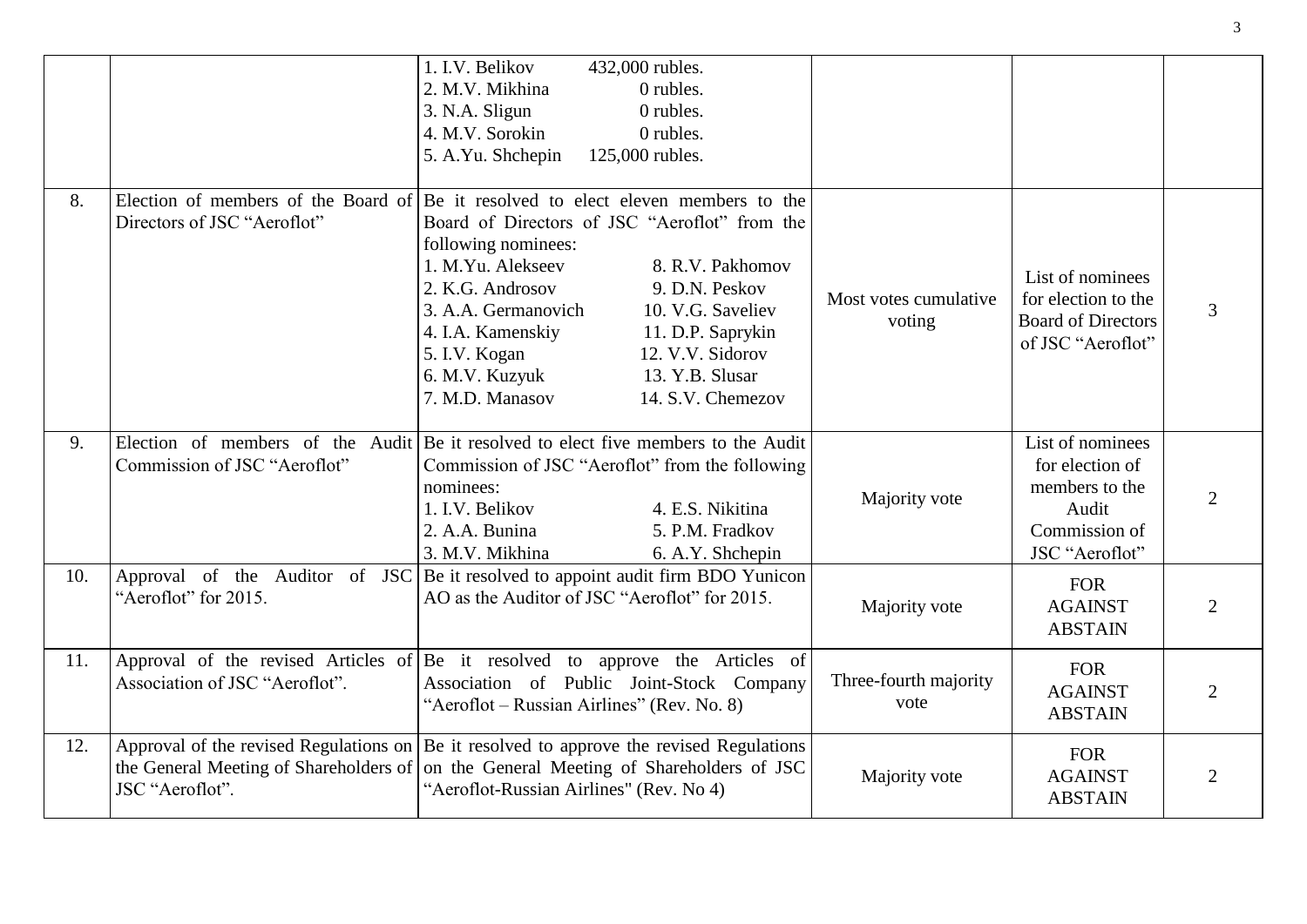| 13.              | "Aeroflot".                                                                                                                                                                                           | Approval of the Revised Regulations Be it resolved to approve the revised Regulations<br>on the Board of Directors of JSC on the Board of Directors of JSC "Aeroflot-<br>Russian Airlines" (Rev. No 7)                                                             | Majority vote                                                                             | <b>FOR</b><br><b>AGAINST</b><br><b>ABSTAIN</b> | 2              |
|------------------|-------------------------------------------------------------------------------------------------------------------------------------------------------------------------------------------------------|--------------------------------------------------------------------------------------------------------------------------------------------------------------------------------------------------------------------------------------------------------------------|-------------------------------------------------------------------------------------------|------------------------------------------------|----------------|
| 14.              | the Executive Board of JSC "Aeroflot";                                                                                                                                                                | Approval of the revised Regulations on $\lvert \text{``Be} \rvert$ it resolved to approve the revised Regulations<br>on the Executive Board of JSC "Aeroflot-Russian<br>Airlines" (Rev. No 3)                                                                      | Majority vote                                                                             | <b>FOR</b><br><b>AGAINST</b><br><b>ABSTAIN</b> | $\overline{2}$ |
| 15               | "Aeroflot";                                                                                                                                                                                           | Approval of the revised Regulations on $ Be $ it resolved to approve the revised Regulations<br>the Audit Commission of JSC on the Audit Commission of JSC "Aeroflot-<br>Russian Airlines" (Rev. No 4)                                                             | Majority vote                                                                             | <b>FOR</b><br><b>AGAINST</b><br><b>ABSTAIN</b> | 2              |
| 16               | of Directors of JSC "Aeroflot";                                                                                                                                                                       | Approval of the revised Regulations on $ Be $ it resolved to approve the revised Regulations<br>remuneration to members of the Board on remuneration and compensations to members of<br>the Board of Directors of JSC "Aeroflot-Russian<br>Airlines" (Rev. No 2)   | Majority vote                                                                             | <b>FOR</b><br><b>AGAINST</b><br><b>ABSTAIN</b> | 2              |
| 17               | Commission of JSC "Aeroflot";                                                                                                                                                                         | Approval of the revised Regulations on $ Be $ it resolved to approve the revised Regulations<br>remuneration to members of the Audit on remuneration and compensations to members of<br>the Audit Commission of JSC "Aeroflot-Russian<br>Airlines" (Rev. No 2)     | Majority vote                                                                             | <b>FOR</b><br><b>AGAINST</b><br><b>ABSTAIN</b> | $\overline{2}$ |
| 18.              | Approval of the interested party<br>transactions of JSC<br>"Aeroflot",<br>including transactions that may be<br>entered into by JSC "Aeroflot" in the<br>future in the ordinary course of<br>business |                                                                                                                                                                                                                                                                    |                                                                                           |                                                |                |
| $18.1 -$<br>18.6 |                                                                                                                                                                                                       | The wording of resolutions on approval of<br>transactions shall be as set out in subparagraphs<br>$18.1 - 18.6$ in Ballot No. 4 for voting at the<br>Annual General Meeting of JSC "Aeroflot"                                                                      | Majority vote of all<br>shareholders who do not<br>have an interest in the<br>transaction | <b>FOR</b><br><b>AGAINST</b><br><b>ABSTAIN</b> |                |
| 19               | 41205, 41206, 41208 and 41212 to   Meeting of JSC "Aeroflot"<br>Pobeda Airlines LLC by<br><b>JSC</b><br>"Aeroflot"                                                                                    | Approval of the interested party The wording of resolution on approval of the<br>transaction for the subleasing of four transaction shall be as set out in paragraph 19 in<br>Boeing 737-800 aircraft bearing MSNs   Ballot No. 4 for voting at the Annual General | Majority vote of all<br>shareholders who do not<br>have an interest in the<br>transaction | <b>FOR</b><br><b>AGAINST</b><br><b>ABSTAIN</b> |                |
| 20               | Approval of the interested                                                                                                                                                                            | party The wording of resolution on approval of the                                                                                                                                                                                                                 | Majority vote of all                                                                      | <b>FOR</b>                                     | $\overline{4}$ |